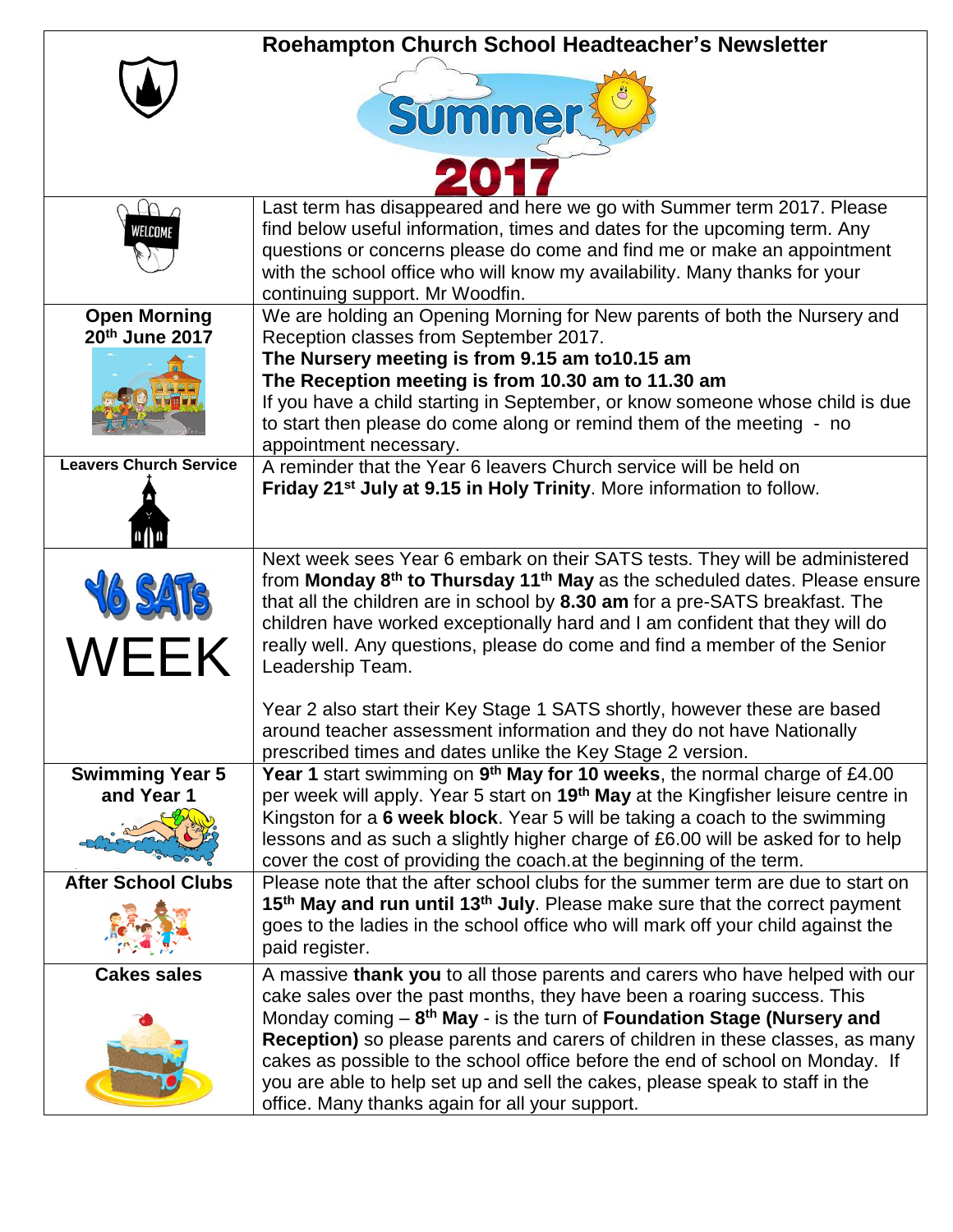| <b>Mrs Rochester's</b> | Our Wellbeing and Inclusion lead, Mrs Rochester will be holding her surgeries                     |
|------------------------|---------------------------------------------------------------------------------------------------|
| <b>Surgery</b>         | at the following times and dates. No appointment is required, please just come                    |
|                        | and speak with her if you have any worries or concerns.                                           |
|                        | Wednesday $10^{th}$ May $- 2.30 - 3.30$ pm                                                        |
|                        | Tuesday $16th$ May $-9-10$ am                                                                     |
|                        | Wednesday $24th$ May $- 2.30 - 3.30$ pm                                                           |
|                        | Wednesday $7th$ June - 9 - 10am                                                                   |
|                        | Wednesday $14th$ June - 2.30 - 3.30pm                                                             |
|                        |                                                                                                   |
|                        | Wednesday $21^{st}$ June – 9 – 10am                                                               |
|                        | Wednesday $28th$ June – 9 – 10am                                                                  |
|                        | Wednesday $5^{th}$ July - 2.30 - 3.30pm                                                           |
|                        | Wednesday $12th$ July - 9 - 10am                                                                  |
|                        | Wednesday $19^{th}$ July - 2.30 - 3.30pm                                                          |
|                        |                                                                                                   |
| Safeguarding           | We recently sent home some useful leaflets about various safeguarding                             |
|                        | information. These have now been put on the school website under the                              |
| Safeguarding           | 'policies' section should you wish to access them along with our other                            |
|                        | safeguarding information. If you have any safeguarding concerns then please                       |
| Children               | do come and speak to any one of the schools designated Safeguarding Leads                         |
|                        | (DSL's) who are: Ms Azurdia, Miss Graham, Mrs Rochester and                                       |
|                        | Mr Woodfin.                                                                                       |
|                        |                                                                                                   |
|                        | If you have any e-safety worries then please do also come and find Mr Elcome,                     |
|                        | our Network Manager, who I am sure will be able to help you in some way. Mr                       |
|                        | Elcome has asked me to share his top three e-safety tips which are:                               |
|                        |                                                                                                   |
|                        | 1. Ensure your children do not have unsupervised access to the internet                           |
|                        | in their bedrooms.                                                                                |
|                        | 2. Do not let your children give out any form of personal information on                          |
|                        | the internet.                                                                                     |
|                        | 3. Make sure your children can speak with you or another responsible                              |
|                        | adult if they are worried about anything they see or hear.                                        |
| <b>Book Bags</b>       | A reminder to please ask that you check your children's book bags on a daily                      |
|                        |                                                                                                   |
|                        |                                                                                                   |
|                        | basis for any communication from the school. Sometimes things can be missed                       |
|                        | by letters not getting handed to a parent or carer in time. This way the smooth                   |
|                        | running of all our events and activities should happen seamlessly. Many thanks                    |
|                        | again.                                                                                            |
| <b>Photos</b>          | The photographer is in to take class photos on Monday 12 <sup>th</sup> June. Please               |
|                        | ensure that the children come to school in the correct uniform. Many thanks.                      |
|                        |                                                                                                   |
|                        |                                                                                                   |
|                        |                                                                                                   |
| <b>Mufti Day</b>       | The next 'school' mufti day is on 26 <sup>th</sup> May. Please do send your children to school in |
| <b>TAXATIATER</b>      | normal clothes and not school uniform. The money raised from these days goes to                   |
|                        | help finance activities such as school trips and outing.                                          |
| MILLEN                 |                                                                                                   |
| D / A U                |                                                                                                   |
| 88822793               |                                                                                                   |
|                        |                                                                                                   |
|                        |                                                                                                   |
| <b>Farm Trips</b>      | Both Nursery and Reception will be going on a farm trip this term and travelling by               |
|                        | coach. Nursery go to Bocketts Farm on 23rd May and Reception on 16th May.                         |
|                        | Please note that further details are in the individual class letters or obtainable from the       |
|                        | school office. A reminder to please pay for your child's trip as soon as possible.                |
|                        |                                                                                                   |